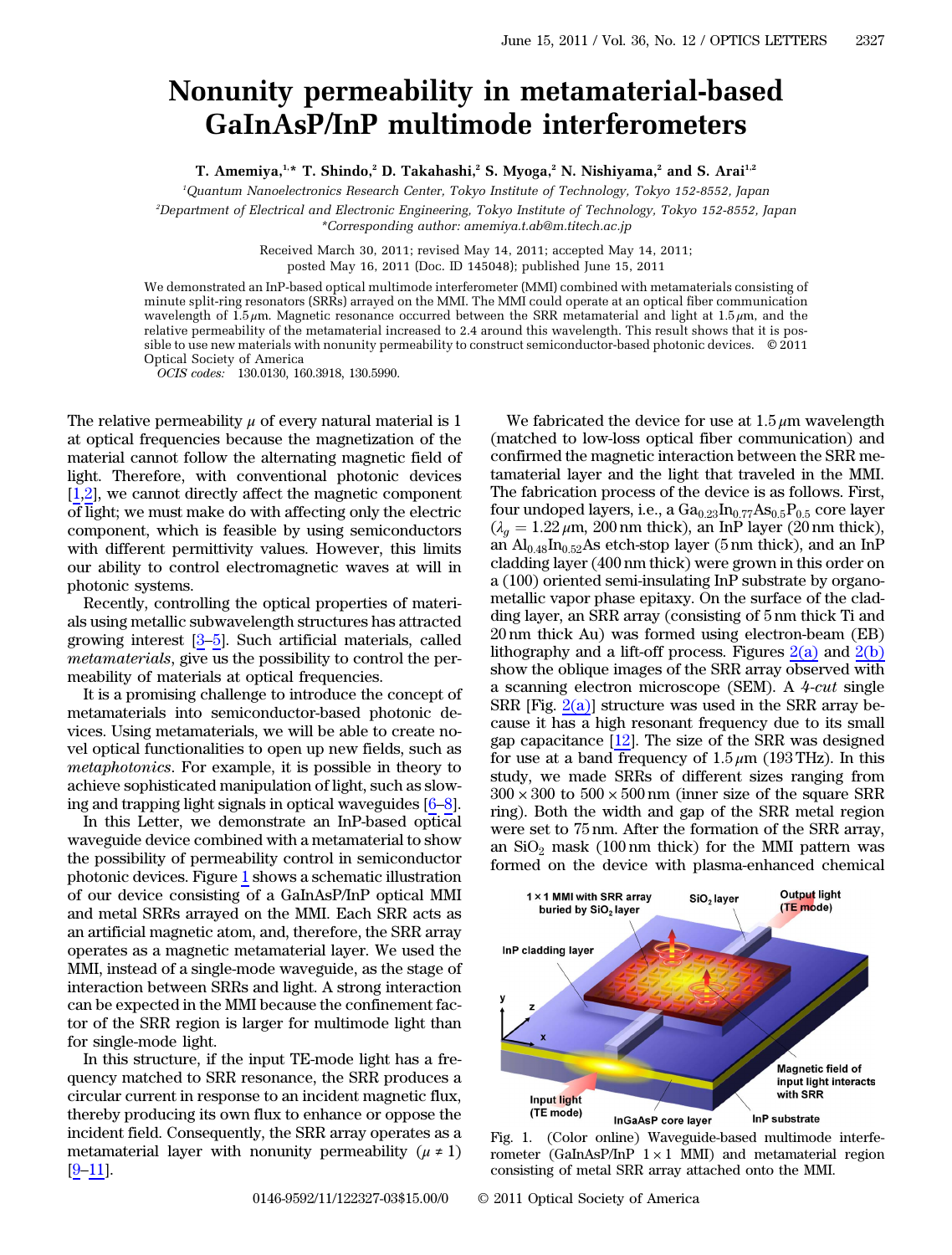

<span id="page-1-0"></span>Fig. 2. (a) Enlarged oblique views of 4-cut SRRs, and (b) 2-cut SRRs observed with scanning electron microscopy; (c) Oblique view of completed device, and (d) cross-sectional view of  $300 \times 300$  nm SRRs buried in the SiO<sub>2</sub> layer.

vapor deposition and EB lithography. With the  $SiO<sub>2</sub>$ mask, the  $1 \times 1$  MMI structure was formed using CH<sub>4</sub>/H<sub>2</sub> reactive-ion etching. The width and length of the MMI were set to 15 and 660  $\mu$ m, respectively. Figures [2\(c\)](#page-1-0) and  $2(d)$ , respectively, show oblique and cross-sectional SEM images of the MMI region with  $300 \times 300$  nm SRRs.

In addition to these experimental samples, we also made control samples with SRRs consisting of  $2-cut$ Au/Ti square rings [Fig.  $2(b)$ ] with the same side length as that of the 4-cut SRR. This 2-cut SRR has a resonant frequency far lower than 193 THz (about 100 THz), so it does not interact with  $1.5 \mu m$  light.

To examine the magnetic interaction between the SRRs and the light traveling in the MMI, we measured the transmission spectra for TE-mode light. The SRR resonance produces a permeability change, and this will decrease the transmittance of the MMI with two effects. First, the resonance changes the real part of the permeability, thereby changing the phase of light, and this will weaken the coupling between the input and output ports of the MMI. Second, the resonance also produces the imaginary part of the permeability, and this will increase the absorption loss of light in the MMI.

In the measurements, the light was emitted from a tunable laser to the device through a polarization controller. The wavelength was varied in the range of <sup>1420</sup>–<sup>1575</sup> nm. To clarify the effect of the magnetic interaction, we took the ratio of the transmission intensity for the control samples (with 2-cut SRRs) to that for the experimental samples (with 4-cut SRRs). This ratio shows an intrinsic change in transmission intensity induced by the SRR resonance without including parasitic factors, such as wavelength-dependent ohmic loss in the SRR metal, lensed-fiber coupling loss, and wavelength-dependent propagation characteristics in the MMI.

Figure [3](#page-1-1) plots the measured transmission intensity ratio as a function of wavelength for devices with an SRR size of (a)  $300 \times 300$  nm, (b)  $350 \times 350$  nm, (c)  $400 \times 400$  nm, and (d)  $500 \times 500$  nm. The magnetic interaction was observed clearly in the device with

<span id="page-1-1"></span>

<span id="page-1-2"></span>Fig. 3. (Color online) Transmission-intensity ratio (2-cut SRR/ 4-cut SRR) for devices with SRR size of (a)  $300 \times 300$  nm, (b)  $350 \times 350$  nm, (c)  $400 \times 400$  nm, and (d)  $500 \times 500$  nm as a function of wavelength from 1420 to 1575 nm, measured for TE-mode light.

 $350 \times 350$  nm SRRs, as can be seen in Fig.  $3(b)$  where the intensity ratio, induced by the SRR resonance, showed a peak at a wavelength of 1500 nm. This peak shifted toward a shorter and longer wavelength for smaller and larger SRRs, respectively [Figs.  $3(a)$  and  $3(c)$ ], even though the wavelength for the peak was out of the measurement range. With  $500 \times 500$  nm SRRs, the intensity ratio was almost  $1 (= 0 dB)$  at this wavelength range, as can be seen in Fig.  $3(d)$ . This showed that no SRR resonance occurred at a wavelength of  $1.5 \mu$ m. These wavelengthdependent and SRR-size-dependent transmission characteristics show that the magnetic field of light successfully interacted with the SRRs to produce magnetic resonance at an optical frequency.

The equivalent permeability and permittivity of the SRR array layer are a function of the wavelength. To know their values precisely, we must know both the intrinsic absorption loss and the phase shift of the propagating light in the device. However, we cannot extract each separately from the transmission data shown in Fig. [3](#page-1-1). Therefore, we estimated the equivalent permittivity and permeability with theoretical calculations as follows: (1) We calculated the transmittance and reflectance of the SRR array sandwiched between InP,  $SiO<sub>2</sub>$ and air, using a 3D full-wave solver based on the finite element method; (2) With the transmittance and reflectance, we calculated the refractive index tensor (or permittivity and permeability tensors) of the SRR layer.

With the refractive index tensors of the SRR layer and GaInAsP/InP semiconductor layers, we calculated the transmission spectra of the MMI, using the transfer matrix method. The transfer matrix for each layer of